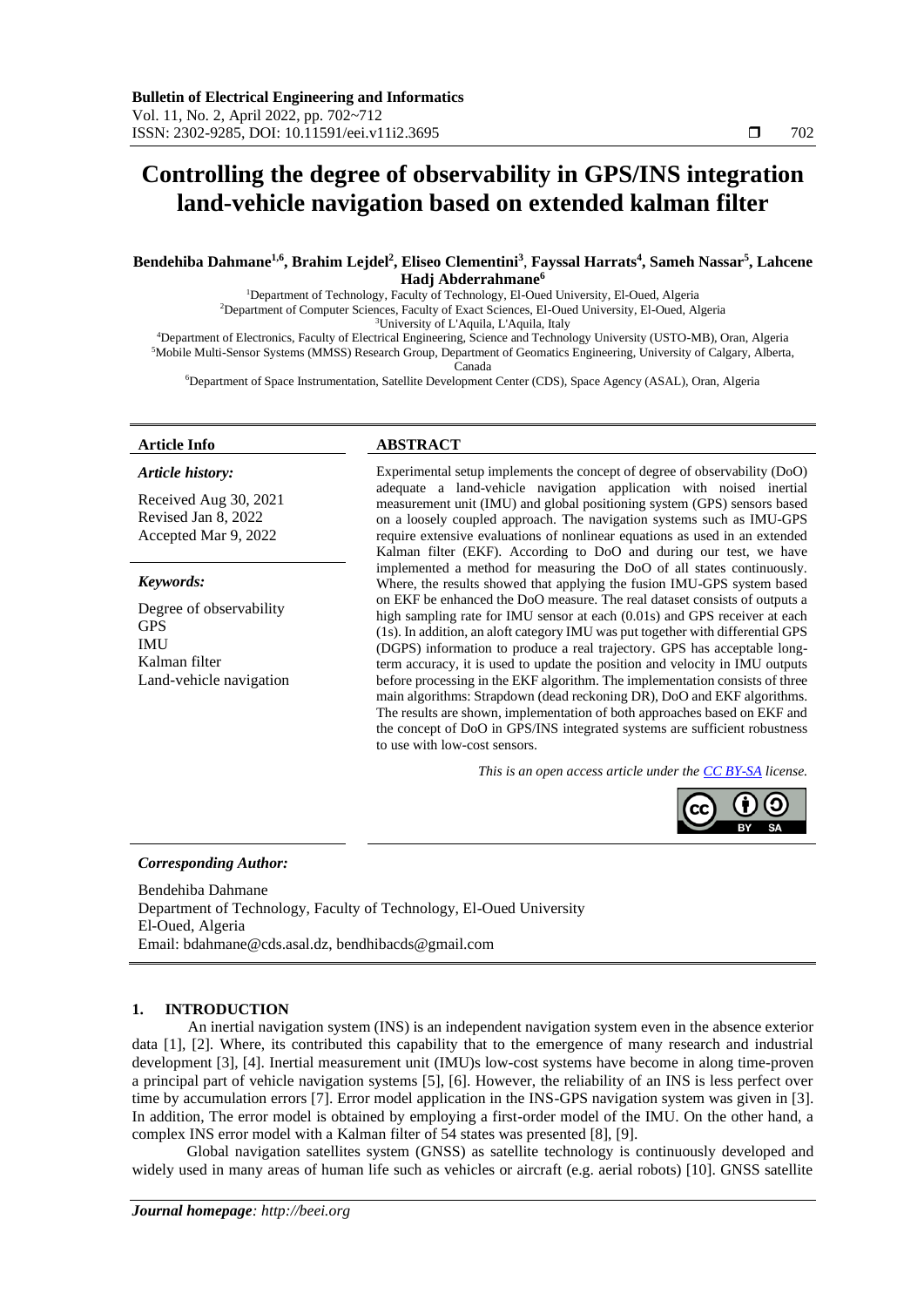technology permits the operator to define the location of the aircraft and land-vehicle by using absolute and differential methods [11]. In addition, there are presentations of the DGPS (differential GPS) method in [12]. In the DGPS technique, ground stations in connection to the mobile onboard GPS receiver mounted in the aircraft plays a key role [13]. Moreover, the number of GNSS reference stations involved in DGPS positioning is also very important [14].

INS-GPS integration idea is to use both methods of localization together: estimate and absolute. This idea is justified by the complementarity of proprioceptive sensors and exteroceptive sensors [15]. Integration system ameliorates the quality and integrity of the navigation system, and INS able be utilized to ameliorate the pursuit when GPS signal outage [16]. For INS-GPS integrated system error estimation and compensation.

Estimating techniques such as EKF are frequently utilized. Based on an INS error model and GPS updates, KF calculates location, speed and pitch errors [8], [17]. Therefore, applying this method requires an error model for the INS and a measurement model for the GPS. Since GPS has acceptable long-term accuracy, it is used to update the position and velocity given by the INS. Thus, it limits the long-term increase of INS errors. On the other hand, the short-term, precise information provided by the INS is used to overcome GPS outages and multipath errors. Kalman filter operates in the prediction model when GPS outage occurs and the error model is used to rectify the INS data.

To preserve the navigational signals seen between satellite and its receiver, many guidelines have been set to specify the GPS raw data format. The national marine electronics association (NMEA), the radio technical commission for maritime services (RTCM) and the transceiver independent exchange format are the most widely utilized standards (RINEX) [18].

Concept of the DoO with respect to INS-GPS integrated systems is investigated in this work. in view of the fact that traditional observability analysis is inadequate for an extraordinary navigation scenarios matrix that becomes very large for high-order time-variant system, such that it rises computational difficulties. Since, an unobservable system would not yield an accurate estimation [19] and is prone to divergence [20]. However, if the level of noise is insignificant as a result, observability sets a lower limit on the estimation error, and for more information, see [21]. Therefore, and based on the above discussion, the paper objectives are:

- a. Experiment low-cost IMU system to be used as autonomous navigation systems during long GPS outages for general land-vehicle navigation. Then, the fusion of IMU and GPS sensors is assured by the proposed EKF that is used as an estimator technique.
- b. Apply a practical approach for observability, especially in dynamic analysis systems, which define the KF efficiency in the estimated states.

The following is a breakdown of the paper's structure: section 2 demonstrates the methodology that was employed. Sections 3 and 4 show summaries of our testing as well as explanations of the results. Finally, in section 5, the conclusions are provided.

## **2. RESEARCH METHOD**

## **2.1. INS-GPS integration methods**

Different INS-GPS coupling modes exist in the literature [22], [23]. Besides that, difficult problem to develop in real-time for navigation system design [6], [24]. The navigation system in our method consists of a civilian GPS receiver and a low-cost inertial sensor that are loosely connected as shown in Figure 1. This method allows for cost savings in both design and implementation [24], [25].



Figure 1. Direct configuration

The GPS receiver's role is to keep the INS up to date with current positions and speeds. The difference between positions and velocities of the both outputs GPS and IMU sensors compute the residual error for input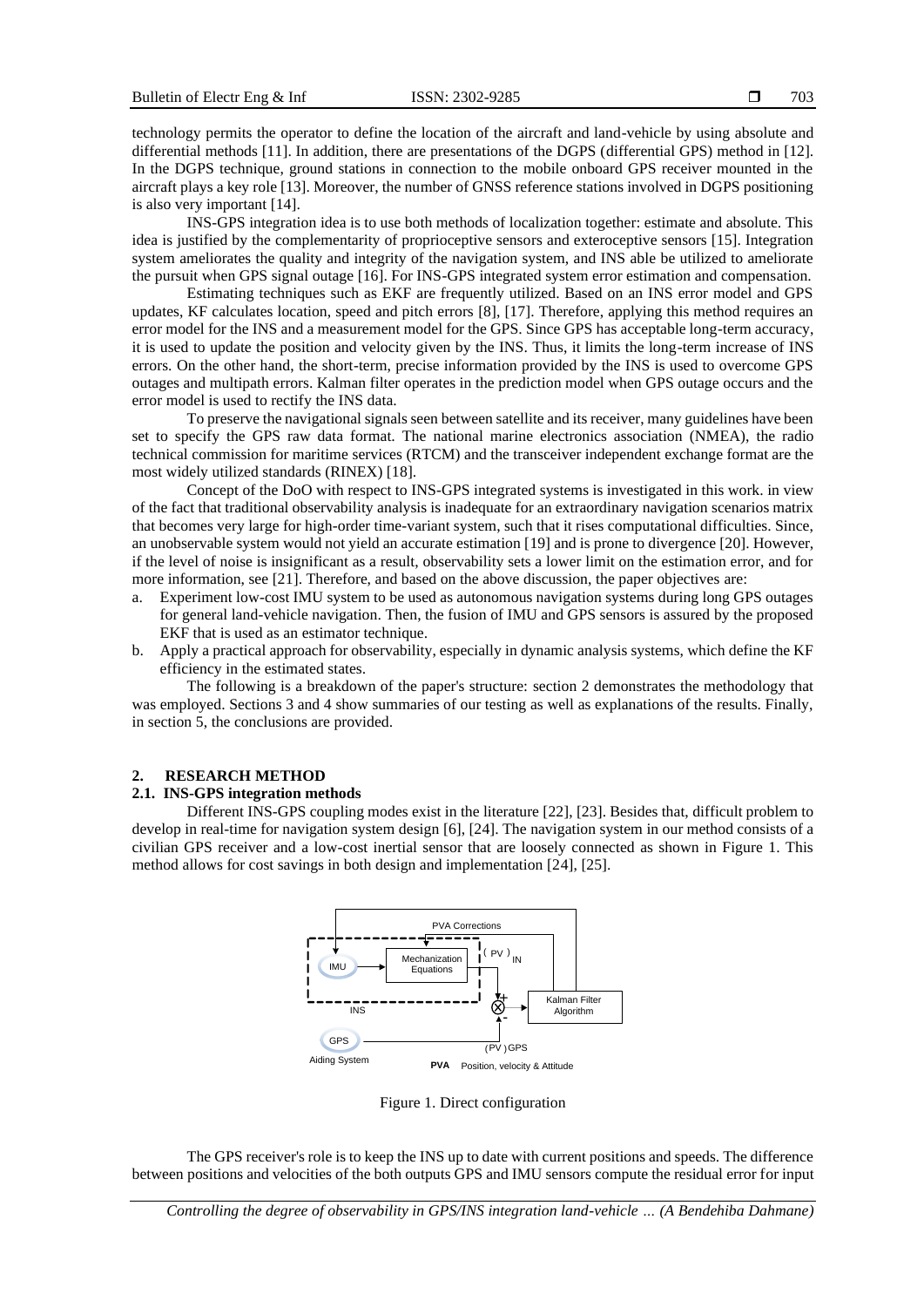of KF algorithm. The loosely coupled form has various configurations and implementations. The most noted are implementations the open-loop operation and the second closed-loop [7], [26]. In addition, the above INS-GPS integration methods are based by:

- a. INS algorithm for integration process. Kalman filter form [26] is defined by two inputs factors, INS calculation equations and INS error model.
- b. INS mechanization equations, an IMU was placed on the vehicle's roof. As a result, the both of specific force and the angular velocity in the body frame are defined by  $f^b$  and  $w_{ib}^b$ . Latitude  $\phi$ , longitude  $\lambda$  and height h are used to describe the vehicle's location. In the navigation frame, the equation is as:

$$
\begin{bmatrix} \dot{p} \\ \dot{v}^N \\ \dot{R}_b^n \end{bmatrix} = \begin{bmatrix} v^N \\ R_b^n f^b - (2w_{ie}^n + w_{en}^n) v^N + g^n \\ R_b^n ( \Omega_{ib}^b - \Omega_{in}^b ) \end{bmatrix}
$$
\n(1)

Where: p: position vector in the navigation frame,  $p = [\phi, \lambda, h]^T$ 

- $R_b^n$ : transformation matrix from the body frame to navigation frame
- $w_{ie}^n$ : earth rotation rate vector expressed in the navigation frame
- $w_{en}^n$ : orientation rate vector of the navigation frame
- $\Omega_{ib}^b$ : skew-symmetric matrix of the body rotation rate
- $\Omega_{ie}^{b}$ : skew-symmetric matrix of the rotation rate vector
- $w_{ie}^b$ : rate of earth rotation expressed in the body frame
- $g^n$ : gravity vector expressed in the navigation frame
- $v^N$ : velocity vector in the navigation frame,  $v^N = [v_n, v_e, v_d]$

#### **2.2. INS error model**

Generally, Information use in the INS-GPS system is preferred to represent in the context of the local geographical location [3], [7]. The placement  $p = [\phi, \lambda, h]^T$  is generated by integration of (2) [7]

$$
\dot{p} = \begin{bmatrix} \dot{\varphi} \\ \dot{\lambda} \\ \dot{h} \end{bmatrix} = \begin{bmatrix} \frac{v_n}{R_M + h} \\ \frac{v_e}{\cos(\varphi)(R_N + h)} \\ -v_d \end{bmatrix}
$$
\n(2)

Where  $R_N$  and  $R_M$  are the meridian and normal earth radii, respectively.

Numerous types of errors affect several navigation systems. Initial condition faults, nonorthogonal features of gyro-meters and accelerometers, and mistakes throughout the integration process all affect INS [27], [28]. However, skew, scale factor error, non-orthogonality, and random errors are the most common defects [7], [27] are presented in the inertial sensors (gyro-meters and accelerometers). The common representations of errors are:

$$
\Delta f^b = f^b - \hat{f}^b \tag{3}
$$

$$
\Delta w_{ib}^b = w_{ib}^b - \widehat{w}_{ib}^b \tag{4}
$$

Where:  $\hat{f}^b$  and  $\hat{w}_{ib}^b$  are the measured values, correspondingly of  $f^b$  and  $w_{ib}^b$ 

 $\Delta f^b \Delta w_{ib}^b$  represent measurement errors in specific force and relative angular rate.

 $\Delta \hat{f}^b$  and  $\Delta \hat{w}_{ib}^b$  are the specified force error and related angular velocity error estimates, respectively. The favorite notion of error statuses  $(\delta x)$  in a navigation system is convenient [26].

$$
\begin{bmatrix} \delta \dot{p} \\ \delta \dot{v}^N \\ \dot{\rho} \end{bmatrix} = F \begin{bmatrix} \delta p \\ \delta v \\ \rho \end{bmatrix} + G \begin{bmatrix} \delta f^b \\ \delta w_{ib}^b \end{bmatrix}
$$
\n(5)

With 
$$
F = \begin{pmatrix} F_{pp} & F_{pv} & F_{p\rho} \\ F_{vp} & F_{vv} & F_{v\rho} \\ F_{\rho p} & F_{\rho v} & F_{\rho \rho} \end{pmatrix}
$$
 and  $G = \begin{bmatrix} 0 & 0 \\ -R_b^n & 0 \\ 0 & R_b^n \end{bmatrix}$  (6)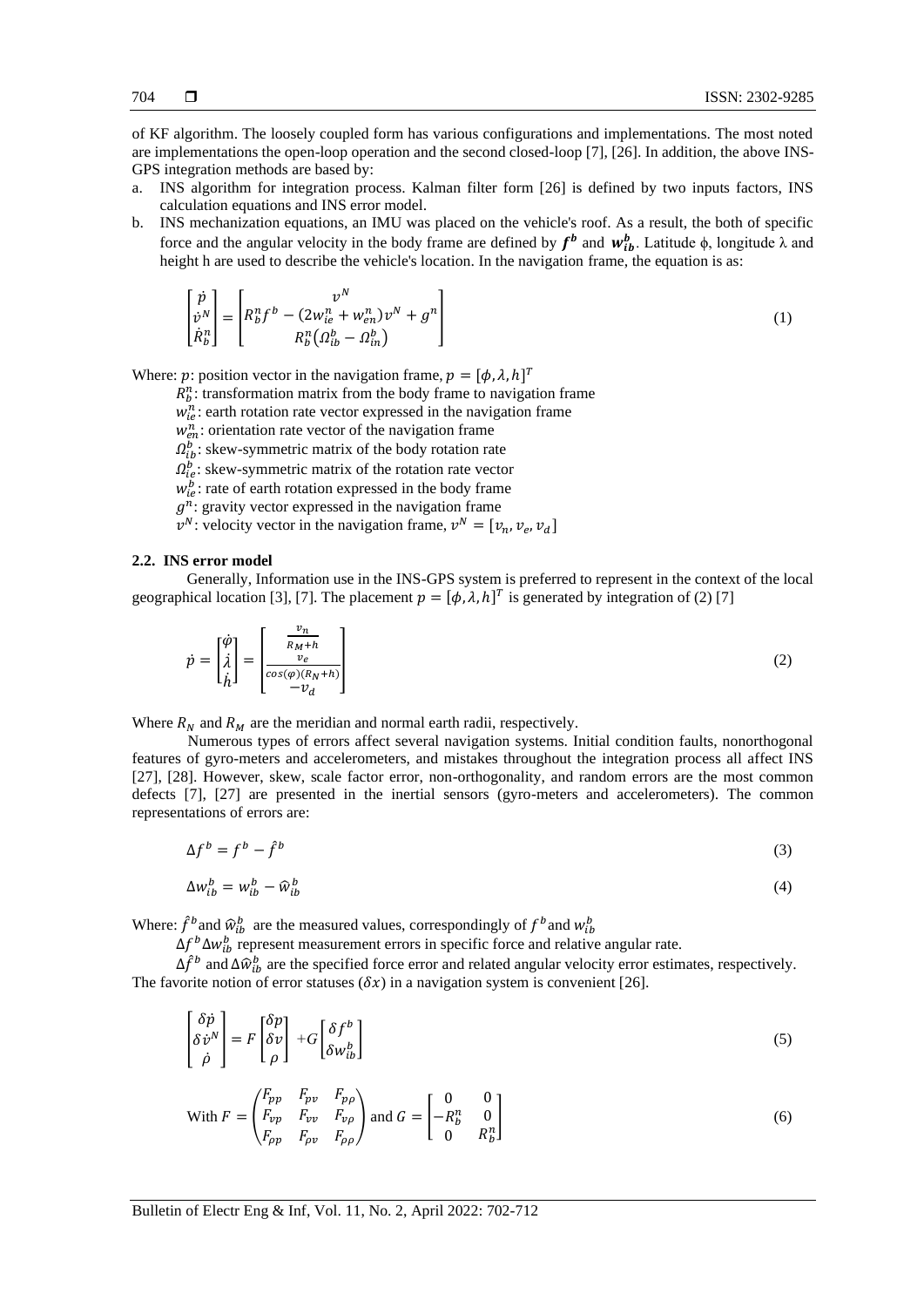705

The error vector has been established by  $\delta x = [\delta p, \delta v, \rho]^T$ , where  $\delta p = p - \hat{p} = \delta p = [\delta \varphi, \delta \lambda, \delta h]^T$ ,  $\delta v = v_e^n - \hat{v}_e^n = \delta p = [\delta v_n, \delta v_e, \delta v_d]^T \rho = [\varepsilon_N, \varepsilon_E, \varepsilon_D]^T$  and  $\delta w_{ib}^b = \Delta w_{ib}^b + \Delta \hat{w}_{ib}^b$ .

Many forms of matrix F are proposed [29]. In [8], it contains of the proposition of a simplified error model. The constituents of matrix F in this scenario are as:

$$
F_{pp} = \begin{bmatrix} 0 & 0 & 0 \\ 0 & 0 & 0 \\ 0 & 0 & 0 \end{bmatrix} \tag{7}
$$

$$
F_{pv} = \begin{bmatrix} 1 & 0 & 0 \\ 0 & 1 & 0 \\ 0 & 0 & 1 \end{bmatrix} \tag{8}
$$

$$
F_{p\rho} = \begin{bmatrix} 0 & 0 & 0 \\ 0 & 0 & 0 \\ 0 & 0 & 0 \end{bmatrix} \tag{9}
$$

$$
F_{vp} = \begin{bmatrix} 0 & 0 & 0 \\ 0 & 0 & 0 \\ 0 & 0 & \tau_D^{-2} \end{bmatrix}
$$
 (10)

$$
F_{vv} = \begin{bmatrix} 0 & -2w_{ie}\sin\varphi & 0\\ -2w_{ie}\sin\varphi & 0 & 2w_{ie}\cos\varphi\\ 0 & -2w_{ie}\cos\varphi & 0 \end{bmatrix}
$$
(11)

$$
F_{\nu\rho} = \begin{bmatrix} 0 & f_D + 2g & -f_N \\ -f_D - 2g & 0 & f_E \\ f_N & -f_E & 0 \end{bmatrix}
$$
 (12)

$$
F_{\rho p} = \begin{bmatrix} 0 & 0 & 0 \\ 0 & 0 & 0 \\ 0 & 0 & 0 \end{bmatrix} \tag{13}
$$

$$
F_{\rho\nu} = \begin{bmatrix} 0 & R_e^{-1} & 0 \\ -R_e^{-1} & 0 & 0 \\ 0 & 0 & 0 \end{bmatrix},\tag{14}
$$

$$
F_{\rho\rho} = \begin{bmatrix} 0 & -w_{ie}\sin\varphi & 0\\ w_{ie}\sin\varphi & 0 & w_{ie}\cos\varphi\\ 0 & -w_{ie}\cos\varphi & 0 \end{bmatrix}
$$
(15)

Where:  $\varphi$  is the latitude and  $T_D \approx \sqrt{\frac{R}{2}}$  $\frac{1}{2g}$  = 520(s)  $R_e = \sqrt{R_M R_N} \approx 6372795.5$  *m* is the earth average radius.  $w_{ie} \approx 7.292115 \times 10^{-5} rad/s$  is the earth rotation rate.  $f_N$ ,  $f_E$ ,  $f_D$ : are the specialized forces of north, east, and downward.

## **2.3. Extended Kalman filter**

INS-GPS in direct configuration, the KF is made up of two estimated values combined (INS and GPS data), the position, velocity, and attitude (PVA) solutions are the same for these two parameters [27], [26]. In our experiment, the inertial navigation system, which serves as the process model, provides the initial estimate directly. The GPS receiver provides the second estimate, which is the measurement. The position of the system (land-vehicle) in a navigation system is represented by state, speed, and attitude (PVA solutions) [26]. In a continuous state, the moving system is characterized by linear system equations [8].

$$
\dot{x}(t) = F(t)x(t) + G(t)u(t) \tag{16}
$$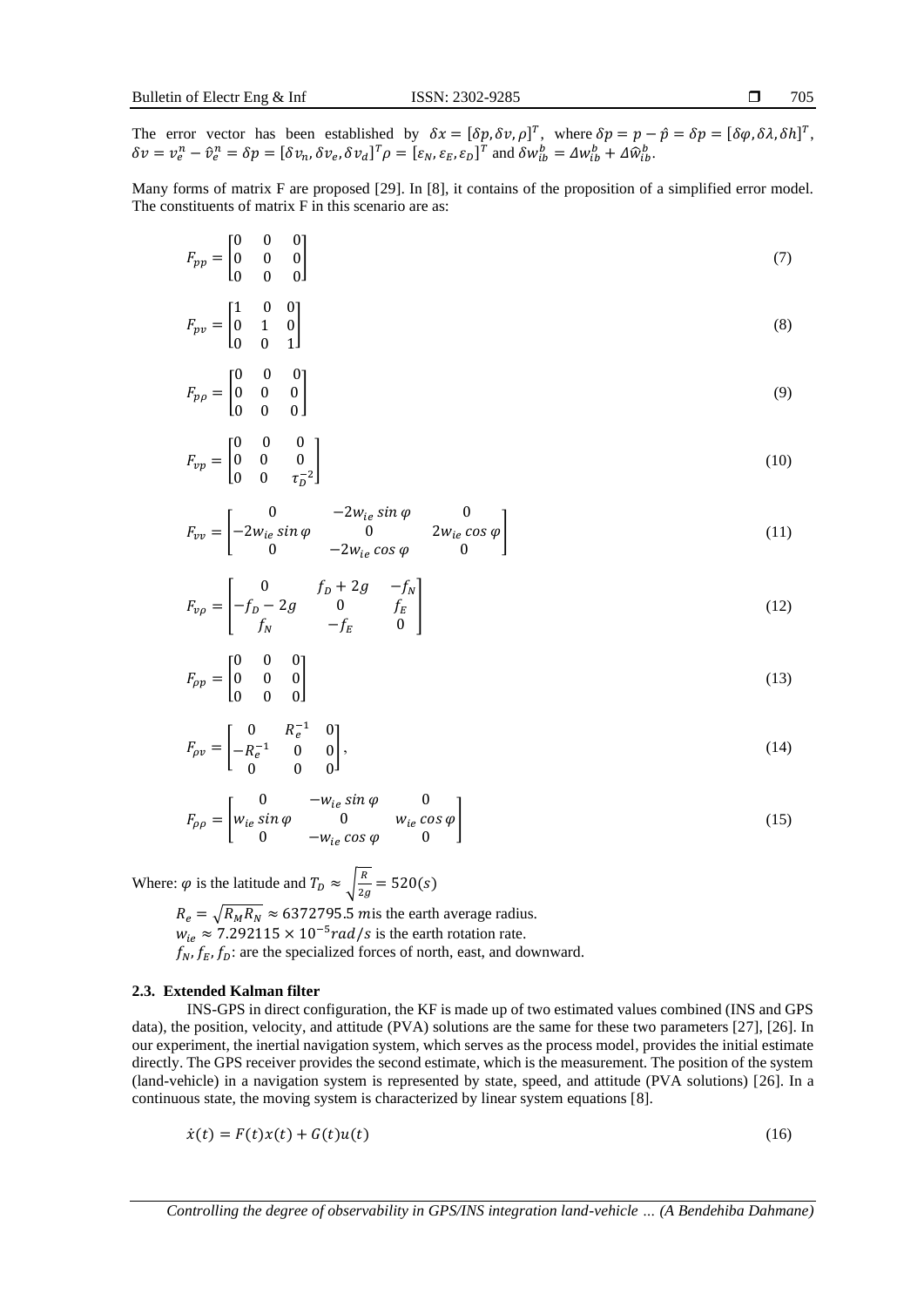The dynamic matrix (obtained via partial derivatives) is  $F(t)$ , the position vector is  $x(t)$ , the layout matrix is G(t), and the forcing function is  $u(t)$ . The components of of  $u(t) = [\delta f^b, \delta w_{ib}^b]^T$  are white noise with a covariance matrix of

$$
Q = diag(\sigma_{ax}^2 \sigma_{ay}^2 \sigma_{ax}^2 \sigma_{wx}^2 \sigma_{wy}^2 \sigma_{wz}^2)
$$
\n(17)

The following is the measurement model:

$$
z(t) = H(t)x(t) + v(t)
$$
\n<sup>(18)</sup>

Here  $z(t)$  is the measurement at time t, H denotes the observation matrix and  $v(t)$  denotes white noise  $v(t) \sim N(0, R)$ . The use of IMU data should be based on very short sampling time intervals  $\Delta t = t_k - t_{k-1}$ (update every IMU=100 Hz), Table 1 shows the position (vehicle movement: PVA variation scalar) and measurement model [7], [27]. The discrete-time KF equations are summarized in Table 1 [3], [8].

|                          | Table 1. KF equations in discrete time                                                                                                                                      |  |  |  |
|--------------------------|-----------------------------------------------------------------------------------------------------------------------------------------------------------------------------|--|--|--|
| KF parameters            | KF equations                                                                                                                                                                |  |  |  |
| System model             | $x_k = \Phi_{k-1} x_{k-1} + w_{k-1}, w_k \sim N(0, Q_k)$                                                                                                                    |  |  |  |
| Initialization           | $\hat{x}_0^- = E[x_0], P_0^- = var(x_0^-)$                                                                                                                                  |  |  |  |
| Gain calculation         | $K_k = P_k^- H_k^T (R_k + H_k P_k^- H_k^T)^{-1}$                                                                                                                            |  |  |  |
| Measurement update       | $\hat{x}_{0}^{+} = \hat{x}_{0}^{-} + K_{\nu}(\tilde{v}_{\nu} - \hat{v}_{\nu})$                                                                                              |  |  |  |
| Covariance matrix update | $P_{\nu}^{+}=[I-K_{\nu}H_{\nu}]P_{\nu}^{-}$                                                                                                                                 |  |  |  |
| Time propagation         | $\hat{x}_{k+1} = \Phi_k \hat{x}_{k} + G_k u_k$                                                                                                                              |  |  |  |
|                          | $P_{\nu+1}^{-} = \Phi_{\nu} P_{\nu}^{+} \Phi_{\nu}^{T} + \Phi_{\mu}$                                                                                                        |  |  |  |
|                          | $(\Phi_{\mu\nu} = G_{\nu} \Phi_{\nu} G_{\nu}^T \Delta T)$                                                                                                                   |  |  |  |
|                          | Where $x^{-}$ , $x^{+}$ : are, respectively, the Priori and Posteriori state vector,                                                                                        |  |  |  |
|                          | $P^-, P^+$ : are, respectively, the Priori and Posteriori error covariance matrix.                                                                                          |  |  |  |
|                          | $G = \begin{bmatrix} 0 & 0 \\ -R_b^n & 0 \\ 0 & R^n \end{bmatrix}$ and $Q = diag(\sigma_{ax}^2, \sigma_{ay}^2, \sigma_{az}^2, \sigma_{wx}^2, \sigma_{wy}^2, \sigma_{wz}^2)$ |  |  |  |
|                          | are, respectively, the standard deviation of the accelerometers and gyro-meters                                                                                             |  |  |  |

## **2.4. Observability analysis**

A method that allows knowing the degree the health of internal system if it's good or no by measuring the external information output detects. This method is called 'observability' [30]. Here, in our non-linear system,  $H(t)=I3\times3$  is time constants; thus, we put observability by using Boolean condition.

$$
rank(O_v) \stackrel{?}{=} rank(O_{v+1})
$$
\n(19)

$$
\text{let } O = \begin{bmatrix} N_0(t) \\ N_1(t) \\ \vdots \\ N_{v-1}(t) \end{bmatrix} \Rightarrow \begin{bmatrix} H_0(t) \\ H_0(t)F(t) + \frac{\partial}{\partial x}H_0(t) \\ \vdots \\ H_{v-1}(t)F(t) + \frac{\partial}{\partial x}H_{v-1}(t) \end{bmatrix} \Rightarrow \begin{bmatrix} H \\ HF \\ HF \\ HF^{v-1} \end{bmatrix}
$$
(20)

However, in [31], the innovation of the idea of "degree of observability" was based on a quantitative approach. We achieve an error covariance (P), through the several iterations in the extended Kalman filter process. The disparity between the estimate and real state values is indicated by this error. Furthermore, the standard mathematical analysis has been applied.

Description normalized error (Pʹ)

$$
P'(k) = \left(\sqrt{P(0)}\right)^{-1} P(k) \left(\sqrt{P(0)}\right)^{-1} \tag{21}
$$

Where: P(0) is the initial error covariance matrix, P(k) is the current error covariance matrix. The acquired matrix can be presented in (22), Pij and Pij(0) are the error covariance matrix elements. The pursuit is obtained by the sum of all of the eigenvalues, after that we obtain the normalized error covariance in (8). The eigenvalues of P''(k) are without dimension and limited between  $0 < \lambda i \leq n$ , such that the DoO is defined better, as the error turns smaller.

Bulletin of Electr Eng & Inf, Vol. 11, No. 2, April 2022: 702-712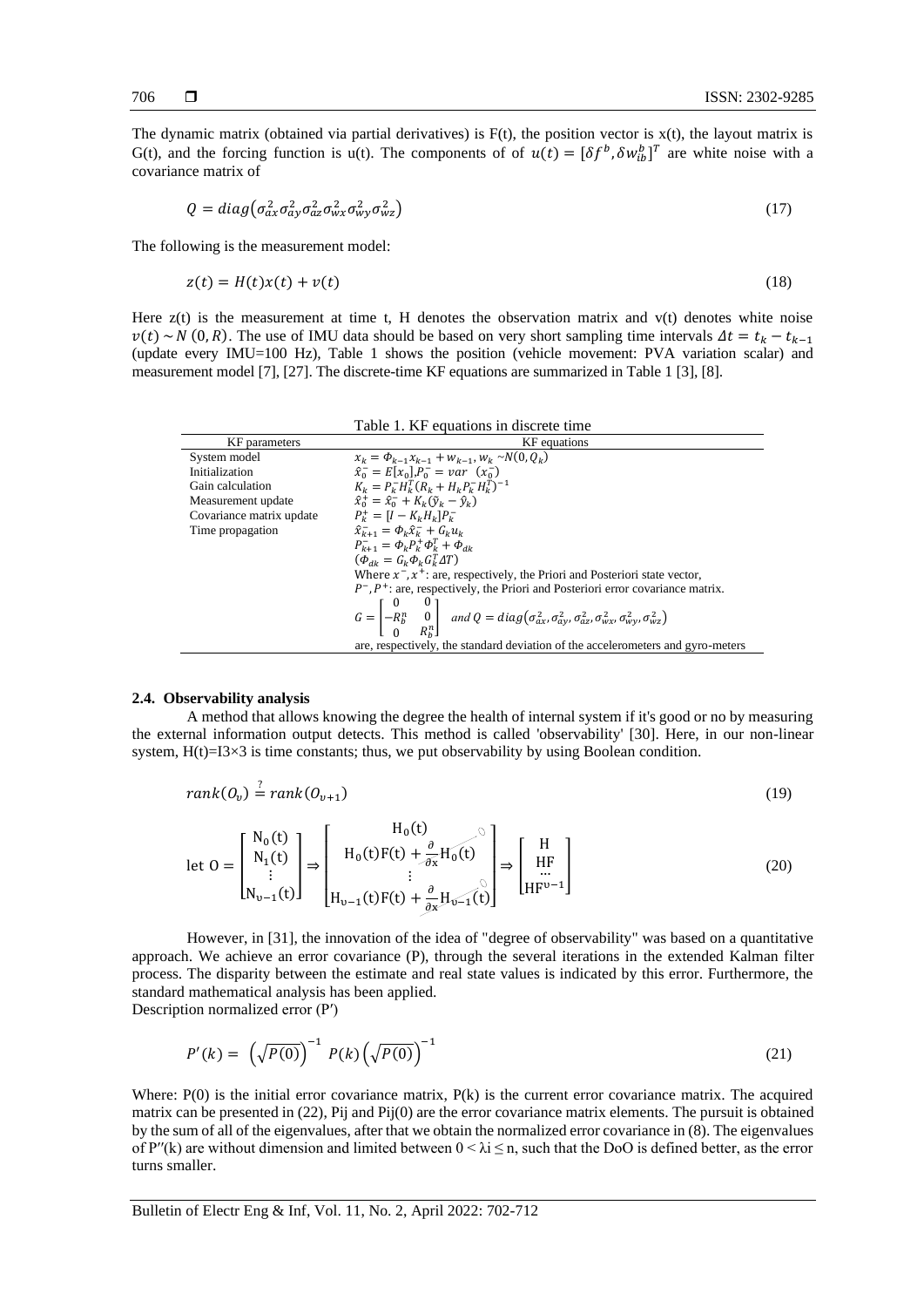$$
P'(k) \Rightarrow \begin{bmatrix} \frac{P_{11}}{P_{11}(0)} & \frac{P_{12}}{\sqrt{P_{11}(0)P_{22}(0)}} & \cdots & \frac{P_{12}}{\sqrt{P_{11}(0)P_{nn}(0)}}\\ \frac{P_{21}}{\sqrt{P_{22}(0)P_{11}(0)}} & \frac{P_{11}}{P_{22}(0)} & \cdots & \frac{P_{12}}{\sqrt{P_{22}(0)P_{nn}(0)}}\\ \vdots & \vdots & \ddots & \vdots\\ \frac{P_{n1}}{\sqrt{P_{nn}(0)P_{11}(0)}} & \frac{P_{n2}}{\sqrt{P_{nn}(0)P_{22}(0)}} & \cdots & \frac{P_{nn}}{P_{nn}(0)} \end{bmatrix}
$$
(22)

$$
P''(k) = \frac{n}{tr(P'(k))} P'(k)
$$
\n(23)

## **3. RESULTS AND DISCUSSION**

## **3.1. Field-test data description**

A micro-electro-mechanical system (MEMS) based IMU was used. The motion pak II is a solid-state device cluster in use in instrumentation and control applications to measure linear accelerations and angular rates (dead reckoning aiding GPS, robotics, and flight testing etcas seen in Figure 2, the IMU (motion pak II) unit was placed on the vehicle's rooftop, with the NovAtel OEM4 GPS receiver [32].

## **3.2. Datasets specification**

The datasets are utilized to put the suggested method to the test. Real dataset consists to outputs IMU sensor (motion pak II) and GPS receiver (OEM4). Figure 3 shows the assumed real trajectory obtained by combining a better grade IMU (CIMU) with DGPS data. Furthermore, some initial parameters have been used to correct a problem of synchronization between the IMU and GPS receiver output data.



Figure 2. Motion pack II placement on the test vehicle



Figure 3. True trajectory of the experimental vehicle

## **3.3. IMU (motion pak II) properties**

In order to put the proposed approach to the test. GPS data was collected at 1 Hz, whereas inertial measurement data was collected at 100 Hz. The data-gathering measurement units were put on top of a land vehicle. In Figure 4, the results of the input values  $f_b^{\gamma}$  and  $W_z$  are clearly shown noisy. When GPS/INS fusion is not used, the vehicle does not track the reference track over all directions, as shown in Figure 5.



Figure 4. IMU measurements along run Figure 5. True trajectory vs GPS measurements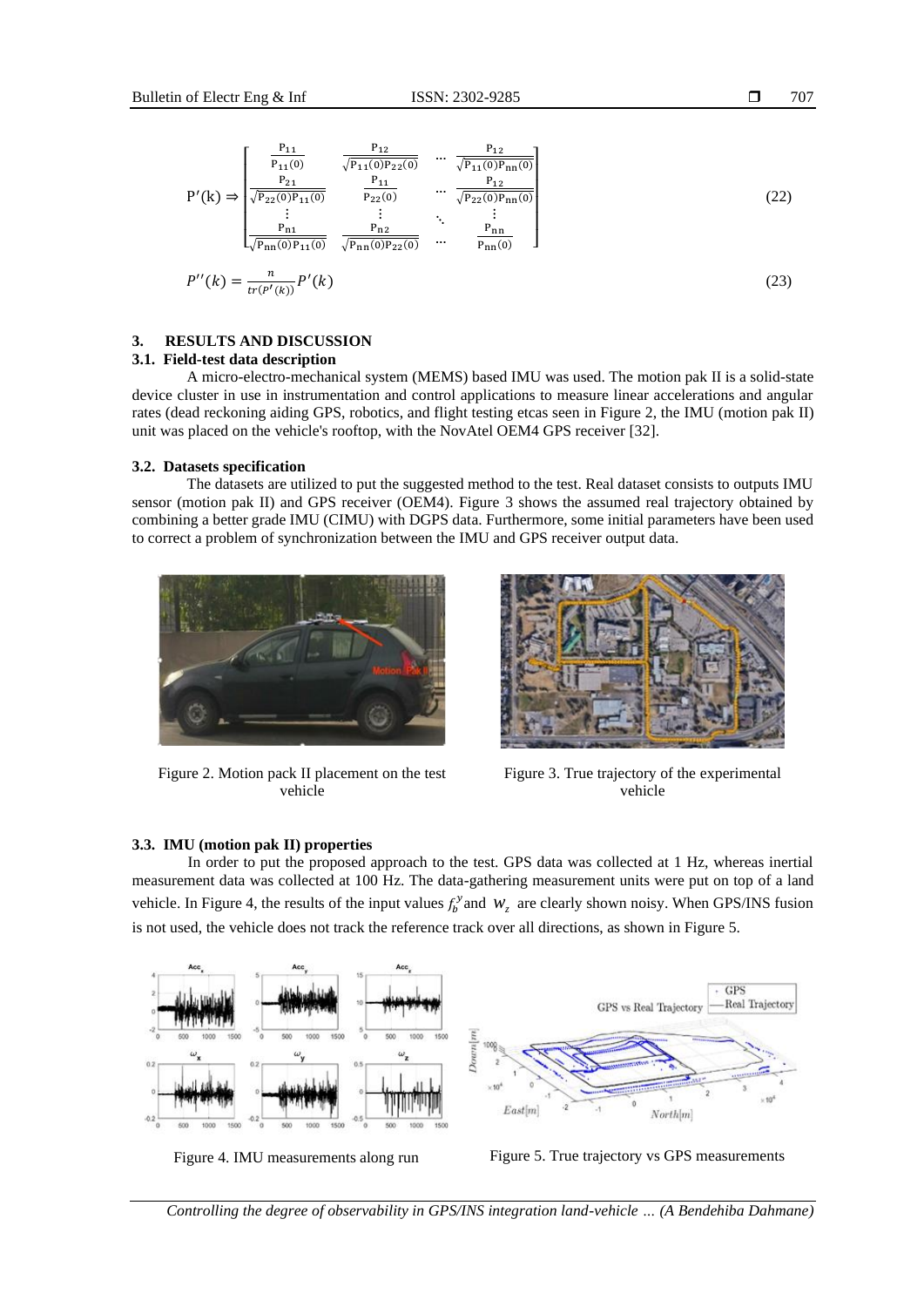#### **3.4. Error state results**

Let's examine the estimation performance over time, starting with Table 2. Firstly, position error in Figure 6, As shown the decay from the initial value along time and the representation of the standard of deviation is the magenta dashed line. As seen the geodetic angle errors  $(\varphi, \lambda)$  show small changes that oncoming to zero, since the model moves only few meters in the LLLN frame. Contrarily, the altitude is scaled in meters w.r.t previous samples, such that the error magnitude is much bigger.

Secondary, velocity error states in Figure 7, Contrarily, the position that is being corrected by the observation (GPS measurement) itself, here the errors increase over time and develop in a random walk. v\_N and v\_E show noisy style while v\_D succeeds to stabilize, after a period, as it can be clarified our strap down model's inexactness.



Figure 6. Position error vs time<br>
Figure 7. Velocity error vs time

Now let's check the euler angles error in Figure 8, it describes the Euler angles error φ (roll), θ (pitch) and ( $\delta \psi$ ) that obtained from transformation Matrix  $R_b^n$ . As it appears, a small variation occurred on the axis  $\varphi$ (roll) and  $\theta$  (pitch). Contrarily, a great variation in azimuthal (δψ). It's logical because, the variation in the planar motions is related in same motion of the orientation of the land vehicle.

### **2.5. Degree of observability (DoO) results**

We'll now show the DoO analysis based on section 2.6, and see if we can determine which states are being best estimated (↓ DoO), and which are most weakly (↑ DoO). It's clearly shown in Figure 9, there are cambers in starting of the land vehicle in  $(\varphi, \lambda \text{ and } h)$  Latitude, longitude and altitude respectively. Afterward, continues with many drifts and outages caused by two sensors IMU and GPS



Figure 8. Euler angles error vs time Figure 9. DoO of position error vs time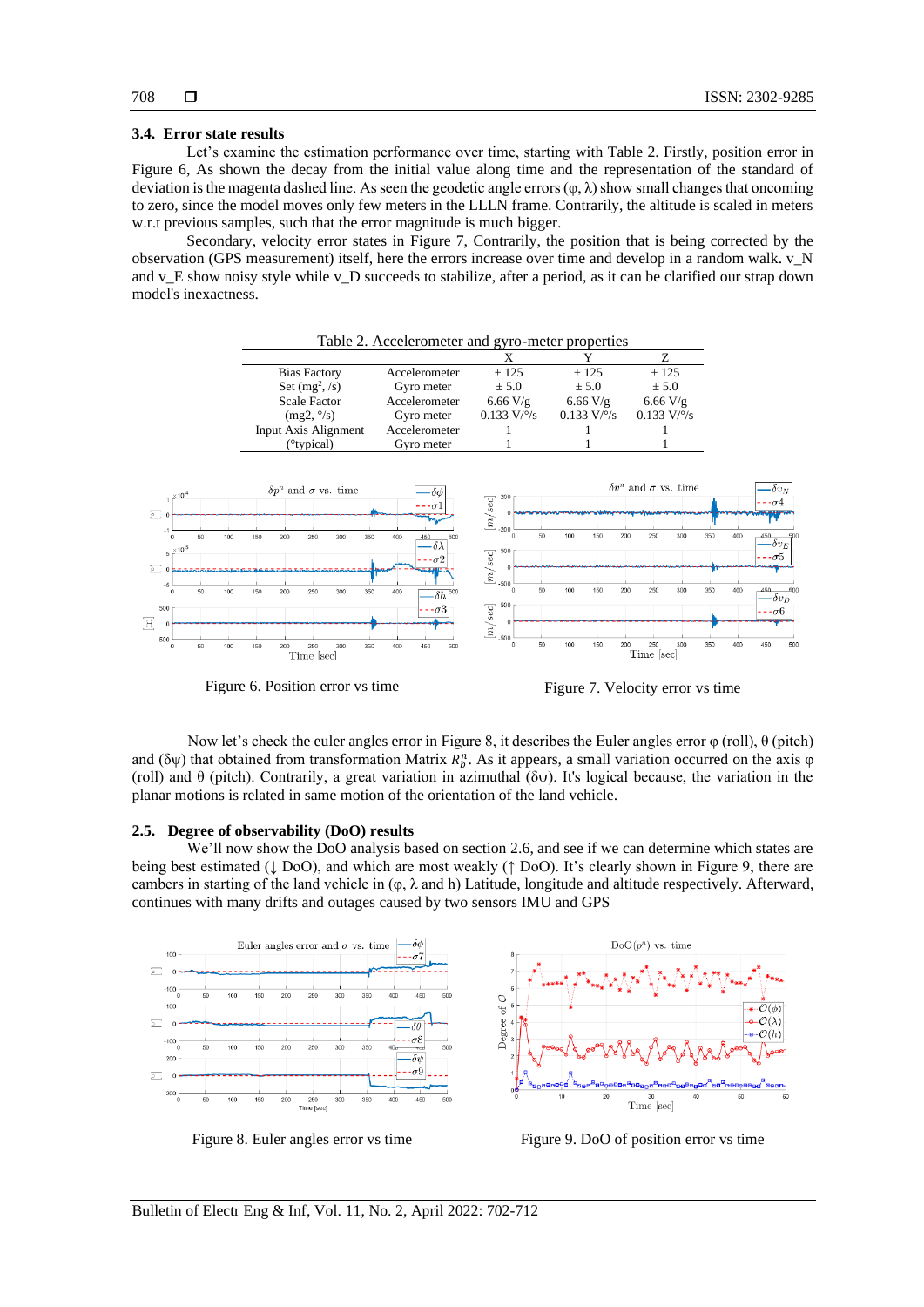Here in Figure 10, the velocity states DoO, exhibit an acute downhill and after approximately one second nullified. This can be explained by the position/velocity IMU coupling within the mode. From Figure 11, the vehicle is initialized stationary where noise measurements increase the residual measurement. But once motion is starting, the Euler angles' DoO immediately zero down after, implying that the estimator manages to succeed well in the estimating mission, although direct  $R_b^n$  measurement does not exist.



Figure 10. DoO of velocity error vs time Figure 11. DoO of euler angle error vs time

## **3.6. Comparison**

#### **3.6.1. GPS measurements, reference and estimate trajectories**

The proposed approach, as illustrated in Figure 12 and Figure 13, gives comparable results for the moveable vehicle in all directions. The vehicle is tracking the reference trajectory with nearly no errors in all directions, as shown in the following figures, especially after applying the fusion stage over the total running duration. Furthermore, the running algorithm did not fail during GPS signal outages, demonstrating the suggested approach's ability to recompensate the signal during GPS outages.



Figure 12. Estimate vs true trajectory Figure 13. Estimate vs GPS measurements

## **3.6.2. Strapdown (dead reckoning), KF-INS and EKF(INS-GPS) algorithms**

Table 3 shows the drift errors for KF-IMU, EKF (IMU-GPS), and dead reckoning (IMU alone) for motion pak II during all six outages, and clearly shows that EKF (IMU-GPS) offers similar results to KF/IMU for drift errors when GPS outages occur. Each GPS outage's individual maximum drift errors, as well as the mean of the highest drift errors, are presented. The supplied drift errors are calculated by calculating the square root of the sum of squared errors in latitude, longitude, and altitude, and thus represent total errors in all directions. Dead reckoning, on the other hand, produces findings that are similar to those of the EKF(IMU-GPS). Since there is no updated IMU data by GPS for each 1s, this is logical.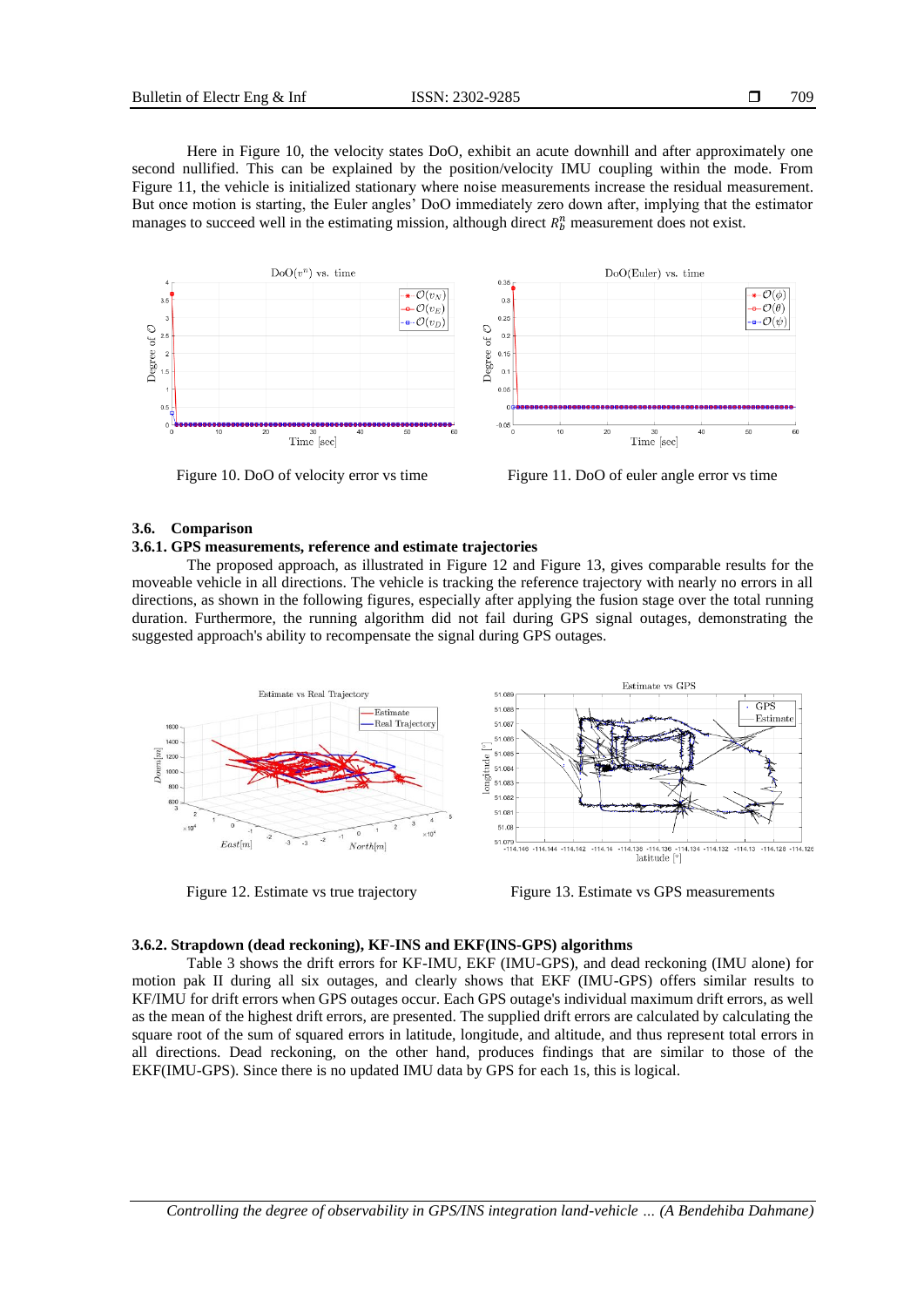| Table 3. Results for MP field tests |           |                    |                  |  |
|-------------------------------------|-----------|--------------------|------------------|--|
| GPS outages                         | KF/INS(m) | Dead reckoning (m) | $EKF-INS/GPS(m)$ |  |
| #1                                  | 159.4     | 72.5               | 104              |  |
| #2                                  | 212.9     | 205.8              | 171              |  |
| #3                                  | 210.2     | 174                | 202              |  |
| #4                                  | 181.8     | 240                | 214              |  |
| #5                                  | 194.9     | 275.7              | 211              |  |
| #6                                  | 90.49     | 300                | 101              |  |
| Mean value                          | 179.95    | 224.16             | 173.86           |  |

## **4. CONCLUSION**

In this paper, using noised IMU and global positioning system (GPS) sensors, a realistic approach for determining the complete kinematic state of a land-vehicle navigation application based on direct configuration approach. On the other hand, the implementation of the concept of DoO with respect to GPS/INS integrated systems was conducted and discussed theoretically and experimentally.

The system's architecture is built on a loosely connected integration method using EKF. For this type of system, the EKF is still the standard estimation technique. However, almost all contemporary approaches in the literature are based on the filter's indirect setup (namely also error configuration). In general, the results of our tests showed, the position and velocity errors converge to zero while the orientation errors remain small during the run. There are three possibilities of the reasons that orientation doesn't converge to zero since could be: i) indirect connection between them and the GPS measurements, ii) error from the strap-down algorithm (model error).

Afterward, we examined the filter with several different fusion ratios between GPS and IMU rates and saw that as the ratio gets higher the accuracy, but also the calculation's complexity increases. It is considered that the both approaches of GPS/INS integrated systems Based on EKF and the concept of the DoO are sufficiently durable to be used in conjunction with low-cost detectors. Finally, future work will focus on improving estimation accuracy by adding more dynamic models to the filter and expanding the input sources to include other positional sensors such as visual odometry. Furthermore, EKF can be upgraded to its adaptive version, which allows the system to perform more efficiently even when there are no GPS signals.

#### **REFERENCES**

- [1] H. Han, J. Wang, and M. Du, "A fast SINS initial alignment method based on RTS forward and backward resolution," *Journal of Sensors*, vol. 2017, May. 2017, doi:10.1155/2017/7161858.
- [2] X. Wang and W. Ni, "An improved particle filter and its application to an INS/GPS integrated navigation system in a serious noisy scenario," *Measurement Science and Technology*, vol. 27, no. 9, Sep. 2016, doi:10.1088/0957-0233/27/9/095005.
- [3] J. Farrell, "Aided Navigation GPS with High-Rate Sensors," New York, NY, USA, McGraw-Hill, 2008.
- [4] S. Rezaei and R. Sengupta, "Kalman filter based integration of DGPS and vehicle sensors for localization," *IEEE International Conference Mechatronics and Automation,* 2005, pp. 455-460, vol. 1, doi: 10.1109/ICMA.2005.1626590.
- [5] I. Skog, "A low-cost aided inertial navigation system for vehicle applications," MSc, Royal Institute of Technology, Stockholm, Sweden, 2005.
- [6] Y. Li, P. Mumford and C. Rizos, "Performance of a low-cost field re-configurable real-time GPS/INS integrated system in urban navigation," *2008 IEEE/ION Position, Location and Navigation Symposium*, 2008, pp. 878-885, doi: 10.1109/PLANS.2008.4569995.
- [7] D. Titterton and J. L. Weston, "Strapdown Inertial Navigation Technology," 2nded, VA, USA, Reston, The American Institute of Aeronautics and Astronautics, 2004, doi: 10.1049/PBRA017E.
- [8] M. S, Grewal. and A. P, Andrews, "Kalman, Filtering: Theory and Practice using MATLAB," The USA, John Wiley, and Sons, Jan. 2001, doi: 10.1002/9780470377819.
- [9] M. S. Grewal, L. R. Weill, A. P. Andrews, "Global Positioning Systems, Inertial Navigation, and Integration," WILEY-INTERSCIENCE, USA, 2007, doi: 10.1002/0470099720.
- [10] M. Specht, J. Szmaglinski, C. Specht, W. Koc, A. Wilk, K. Czaplewski, K. Karwowski, P. Dabrowski, P. Chrostowski, S. Grulkowski, "Analysis of positioning methods using Global Navigation Satellite Systems (GNSS) in Polish State Railways (PKP)," Szczecin, Sci. J. Marit. Univ, pp.62, 26–35 June. 2020, doi:10.17402/416.
- [11] K. Krasuski., A. Ciećko, M. Bakuła, and D. Wierzbicki, "New strategy for improving the accuracy of aircraft positioning based on GPS SPP solution," *Sensors*, vol. 20, no. 17, pp.4921, Aug. 2020, doi: 10.3390/s20174921.
- [12] M. Bakuła, M. Uradziński, and K. Krasuski, "Network code DGNSS positioning for faster L1-L5 GPS ambiguity initialization," *Sensors*, vol. 20, no. 19, pp. 5671, Oct. 2020, doi:10.3390/s20195671.
- [13] M. Grzegorzewski, "Navigating an aircraft by means of a position potential in three-dimensional space," *Annual of Navigation*, vol. 9, pp. 1–111, Sep. 2005.
- [14] K. Krasuski, J. Cwiklak, K. Cur, "Determination of the precise trajectory of an aircraft flight in aviation experiments in Poland" In Contemporary Navigation, J. Cwiklak, Ed., 1st ed., Publisher of Military University of Aviation: Dęblin, Poland, 2019, vol.1, pp. 87–97.
- [15] E. H. A. Gning, "Localisation garantie d'automobiles. Contribution aux techniques de satisfaction de contraintes sur les intervalles,"Doctorat, Université de Technologie de Compiègne, France, 2006.
- [16] A. Hasan, K. Samsudin, A. R. Ramli, R. S. A. R. Abdullah, and S. Ismaeel, "A review of navigation systems (integration and algorithms)," *Australian Journal of Basic and Applied Sciences*, vol. 3, no. 2, pp. 943-959, Jan. 2009.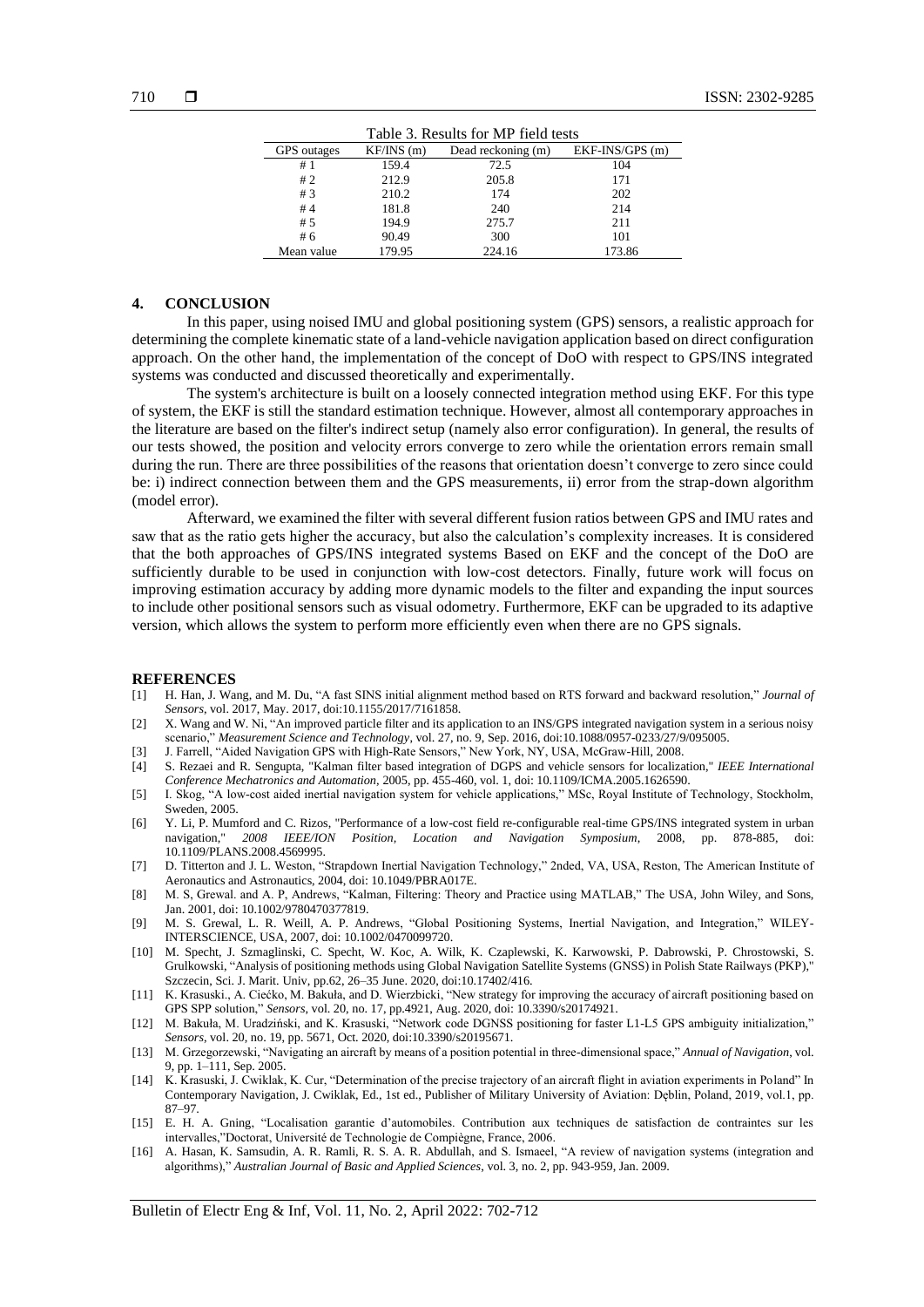- [17] A. G. Quinchia, and C. Ferrer, "A low-cost GPS&INS integrated system based on an FPGA platform," *In International Conference on Localization and GNSS*, Tampere, Finland, Jun. 2011, pp. 152-157, doi: 10.1109/ICL-GNSS.2011.5955277.
- [18] T. Nischan, "GFZRNX RINEX GNSS Data Conversion and Manipulation Toolbox (Version 1.05)," Helmholtz Centre Potsdam / GFZ German Research Centre for Geosciences, Jan 2016, doi: 10.5880/GFZ.1.1.2016.002.
- [19] D. Goshen-Meskin and I. Y. Bar-Itzhack, "Observability analysis of piece-wise constant systems. II. Application to inertial navigation in-flight alignment (military applications)," in *IEEE Transactions on Aerospace and Electronic Systems*, vol. 28, no. 4, pp. 1068-1075, Oct. 1992, doi: 10.1109/7.165368.
- [20] J. Wang, H. K. Lee, S. Hewitson, and H. K. Lee. "Influence of dynamics and trajectory on integrated GPS/INS navigation performance," *Journal of Global Positioning Systems*, vol. 2, no. 2, pp.109-116, Dec. 2003, doi: 10.5081/jgps.2.2.109.
- [21] E. Shin and N. El-Sheimy, "Report on the Innovate Calgary \Aided Inertial Navigation System (AINSTM) Toolbox," Calgary, Canada, 2004.
- [22] D. Kubrak, "Etude de l'hybridation d'un récepteur GPS avec des capteurs bas coûts pour la navigation personnelle en milieu urbain," Ecole Nationale Supérieure des Télécommunications de Paris, France, 2007.
- [23] J. A. Farrell. and M. Barth, "The Global Positioning System and Inertial Navigation," McGraw-Hill Professional,1999.
- [24] P. D. Groves., "PD. Principles of GNSS, Inertial and Multisensor Integrated Navigation Systems," Boston, MA, USA, Artech House, 2009, doi: 10.1109/MAES.2014.14110.
- [25] A. Islam, J. M. P. Langlois and A. Noureldin, "A design methodology for the implementation of embedded vehicle navigation systems," *2009 IEEE International Conference on Electro/Information Technology*, 2009, pp. 297-300, 10.1109/EIT.2009.5189630.
- [26] Y. Zhao, "Key technologies in low-cost integrated vehicle navigation systems," Ph.D. Royal Institute of Technology, Stockholm, Sweden, 2013.
- [27] S. Nassar, X. Niu, and N. El-Sheimy, "Land-vehicle MEMS INS/GPS positioning during GPS signal blockage periods," *VNU Journal of Science Mathematics Physics*, 2007, pp. 243-251, doi: 10.1061/(ASCE)0733-9453(2007)133:3(134).
- [28] P. Groves, "Principles of GNSS, Inertial and Multisensor Integrated Navigation Systems," Boston, MA, USA, Artech House, 2008, doi: 10.1108/ir.2012.04939caa.011.
- [29] I. M. Abuhadrous, "Système embarqué temps réel de localisation et de modélisation 3D par fusion multi capteur," PhD Ecole des mines de Paris, France, 2005.
- [30] I. Rhee, M. F. Abdel-Hafez and J. L. Speyer, "Observability of an integrated GPS/INS during maneuvers," in *IEEE Transactions on Aerospace and Electronic Systems*, vol. 40, no. 2, pp. 526-535, April 2004, doi: 10.1109/TAES.2004.1310002.
- [31] F. M. Ham and R. G. Brown, "Observability, Eigenvalues, and Kalman Filtering," in *IEEE Transactions on Aerospace and Electronic Systems*, vol. AES-19, no. 2, pp. 269-273, March 1983, doi: 10.1109/TAES.1983.309446.
- [32] P. Aggarwal, D. Gu, S. Nassar, Z. Syed, and N. E-Sheimy, "Extended Particle Filter (EPF) for INS/GPS Land Vehicle Navigation Applications," *ICON GNSS 20th International Technical Meeting of the Satellite Division,* 2007, pp. 25-28.

## **BIOGRAPHIES OF AUTHORS**



**Bendehiba Dahmane D SC P** received the B.Sc. Electrical Engineering and the Engineer. degree in Telecommunication from Institute of Telecommunications, Oran, Algeria, in 2003, and Magister. Degree in Spatial Instrumentation from National Centre of Space Technical, Arzew, Algeria, in 2010. He is currently pursuing his Ph.D. degree in Technology from El-Oued University, El-Oued, Algeria, and RF team at the Space Instrumentation Division, Satellite Development Center (CDS), Space Agency (ASAL), Oran, Algeria. He can be contacted at email: bdahmane@cds.asal.dz and bendhibacds@gmail.com.



**Brahim Lejdel <b>is** SC P is currently a Full Professor in the Faculty of Exact Sciences, University of EL-Oued (Algeria). He received a Magister Degree in Computer Science from University of Ouargla in 2009. He received his PhD in computer science in 2015 From the university of Biskra (Algeria). He is the author of more than 120 papers published in refereed journals and International Conferences. He publishes four books in his research domain. He is the chair of many international conferences. He works as an invited editor, reviewer, and others in many journals and conferences. He can be contacted at email: lejdel82@yahoo.fr.